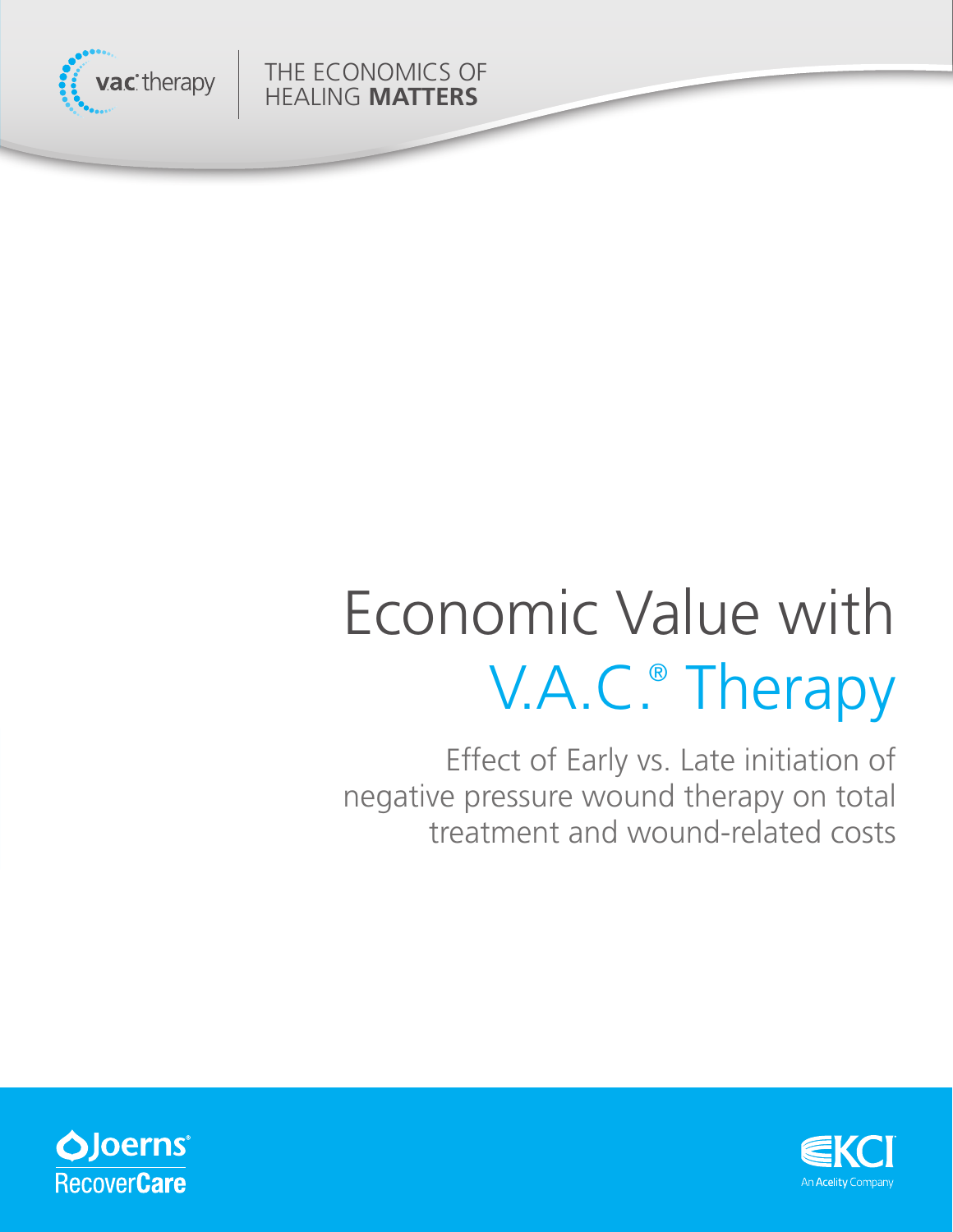## ANALYSIS OF INSURANCE CLAIMS DATA

### Considering Total Cost of Care

- Negative pressure wound therapy (NPWT<sup>\*</sup>) has become a common treatment choice for many wounds over the past 16 years<sup>1</sup>
- **•** Benefits of Early vs. Late initiation of NPWT on acute and chronic wounds have also been demonstrated in acute care, long-term acute care and home health care<sup>1-4</sup>
- **•** Clinicians have many options available for the treatment of wounds; the challenge comes in balancing cost of treatment with the overall cost of care

### Analysis Objective and Methodology

- **•** The objective of this study was to assess total treatment costs for patients receiving KCI V.A.C.® Therapy when initiated Early vs Late in the treatment of acute and chronic wounds
- **•** A retrospective analysis was conducted on a national insurance provider's medical claims data examining 6,181 acute and 1,480 chronic wound patients that received NPWT\* from January 1, 2009 to June 30, 2011
- **•** Patient costs were tracked for 6 months prior to NPWT and 12 months post NPWT
- **•** Total costs include all claims submitted for the patient after the initial post acute NPWT claim; no costs were excluded from the analysis
- **•** Costs were classified as "wound related" if a wound diagnosis appeared within the top three diagnoses on the claim
- **•** Early NPWT was defined for acute wounds as treatment initiated within the first 7 days from the first wound treatment date and within 30 days for chronic wounds; late NPWT initiation occurred after this time
- **•** A secondary analysis was conducted on a sub-set of patients where Charlson Co-morbidity Index Scores ≤5, to assess Early vs. Late cost differences by wound type, excluding the sickest patients with significant non-wound long-term care costs; this cohort represented 80% of the wounds

### Selected Study Findings:

- **•** Chronic wound patients tend to be older, sicker and costlier to treat than acute wound patients, with a higher cost improvement benefit from initiating NPWT Early vs. Late than acute patients
- **•** Patients with acute wounds treated early had 17.7% lower total estimated costs (\$54,999 vs \$66,865, *p*<0.001)
- **•** Patients with chronic wounds treated early had 25% lower total estimated costs (\$70,016 vs. \$93.289, *p*<0.001)
- **•** Total Wound Costs were 30% lower for acute wounds treated Early vs. Late (\$13,416 vs. \$19,112, *p*<0.001), and 40.98% lower for chronic wounds treated Early vs. Late \$23,950 vs \$40,579, *p*<0.001)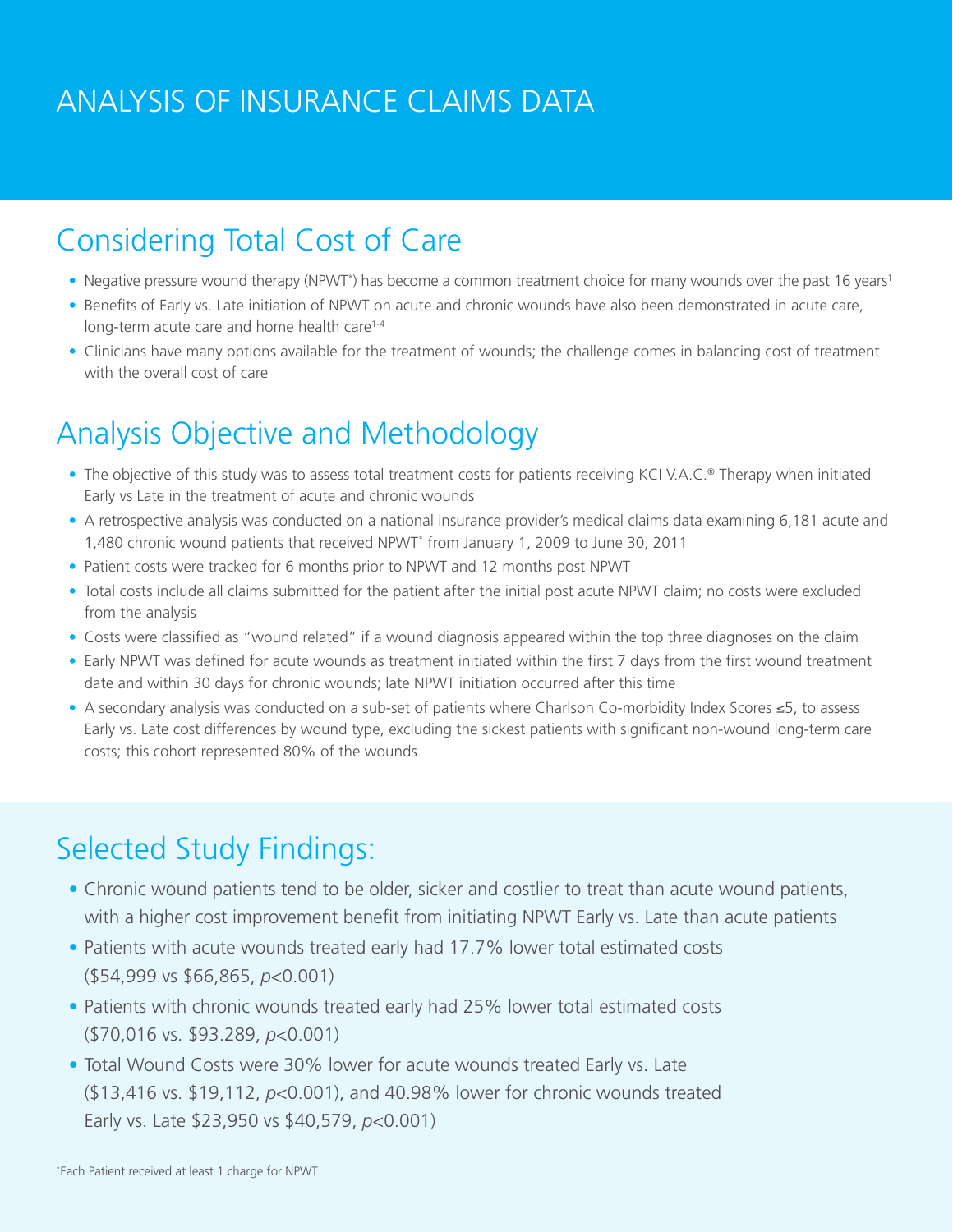### THE ECONOMICS OF HEALING **MATTERS**

**Expected 12-month total costs to treat acute and chronic wounds Early vs. Late initiation of NPWT** *p*<0.001



#### Early vs. Late NPWT initiation reduced total estimated costs by 17.7% in acute wounds and by 25% in chronic wounds

**Expected 12-month total wound costs for acute and chronic wounds Early vs. Late initiation of NPWT**

Early

Total wound costs were 30% lower for acute wounds treated Early vs. Late and 41% lower for chronic wounds



**Differences in 12-month costs for KCI NPWT patients indicated reduced total costs of care for patients receiving NPWT Early vs. Late in all wound types except Necrotizing Fasciitis.** 



A sub-set analysis of 4974 acute wounds and 986 chronic wounds with Charlson Comorbidity Scores ≤5 allowed a further comparison of Early vs. Late by wound types, with the very sick (Charlson Co-morbidity Scores >5) removed